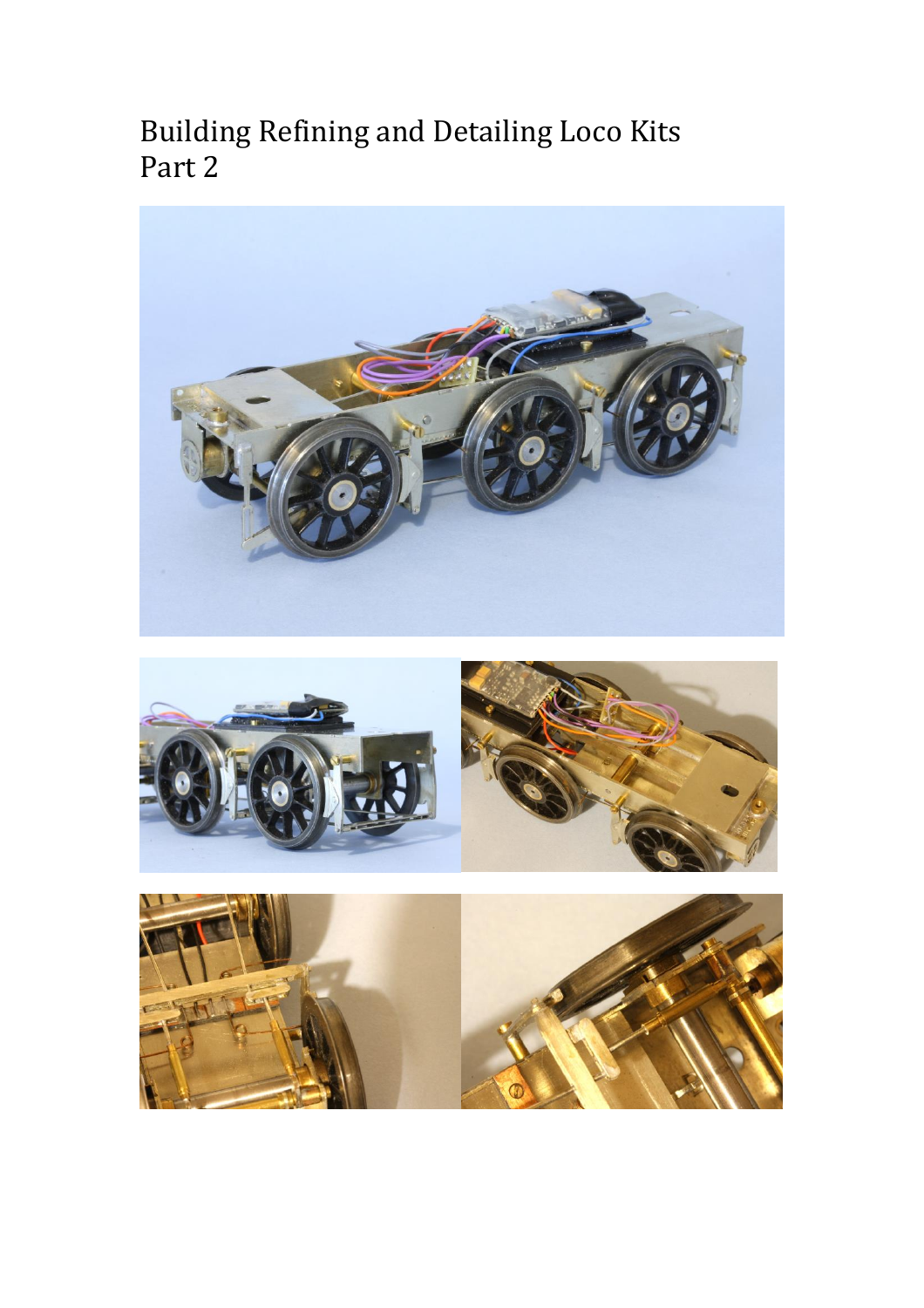## The Body

The kit is designed with a cast flare that is then soldered to the tank. This simplifies construction but I felt it was a bit thick and clumsy and chose to replace it. A strip of 0.010" brass was pressed into a U shape and soldered around the tank after a series of cuts had been made where the corners were to be curved. These are then filled and fine copper beading soldered around the edge. This is not at all easy to do, but the end result is much finer. Luckily the kit designer knew this and gave you a choice!



New lamp irons were bent from 0.010" nickel silver strip to replace those to be folded up from the 0.015" brass as supplied in the kit. They look nearer to scale and much finer.

The whitemetal Westinghouse pipe, steam heating and vacuum pipes are very vulnerable to damage and were replaced with some cast in brass and these can also be bought from Connoisseur Models.

The whitemetal buffers were also replaced. This gives us a more realistic and stronger steel head, and a sprung body that is more defined in its detail. Likewise the supplied etched coupling hooks were replaced with the fine examples from CPL models.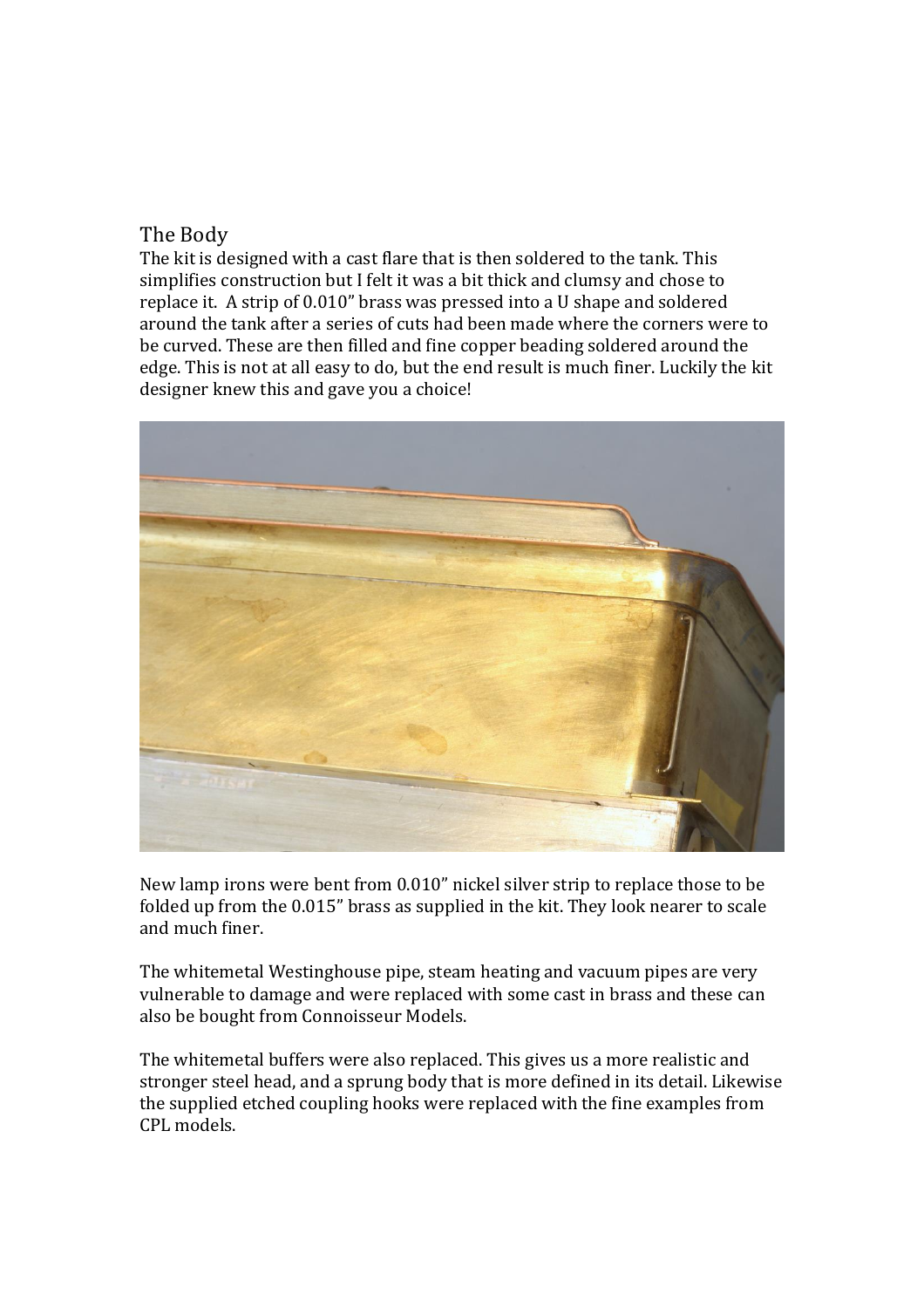

It is also worth taking a closer look at the other end of the tender at the thickness of the fallplate (replaced with 0.010" nickel silver), and the plate that retains the coal which benefits from the addition of fine half round beading to match the detail of the flare.

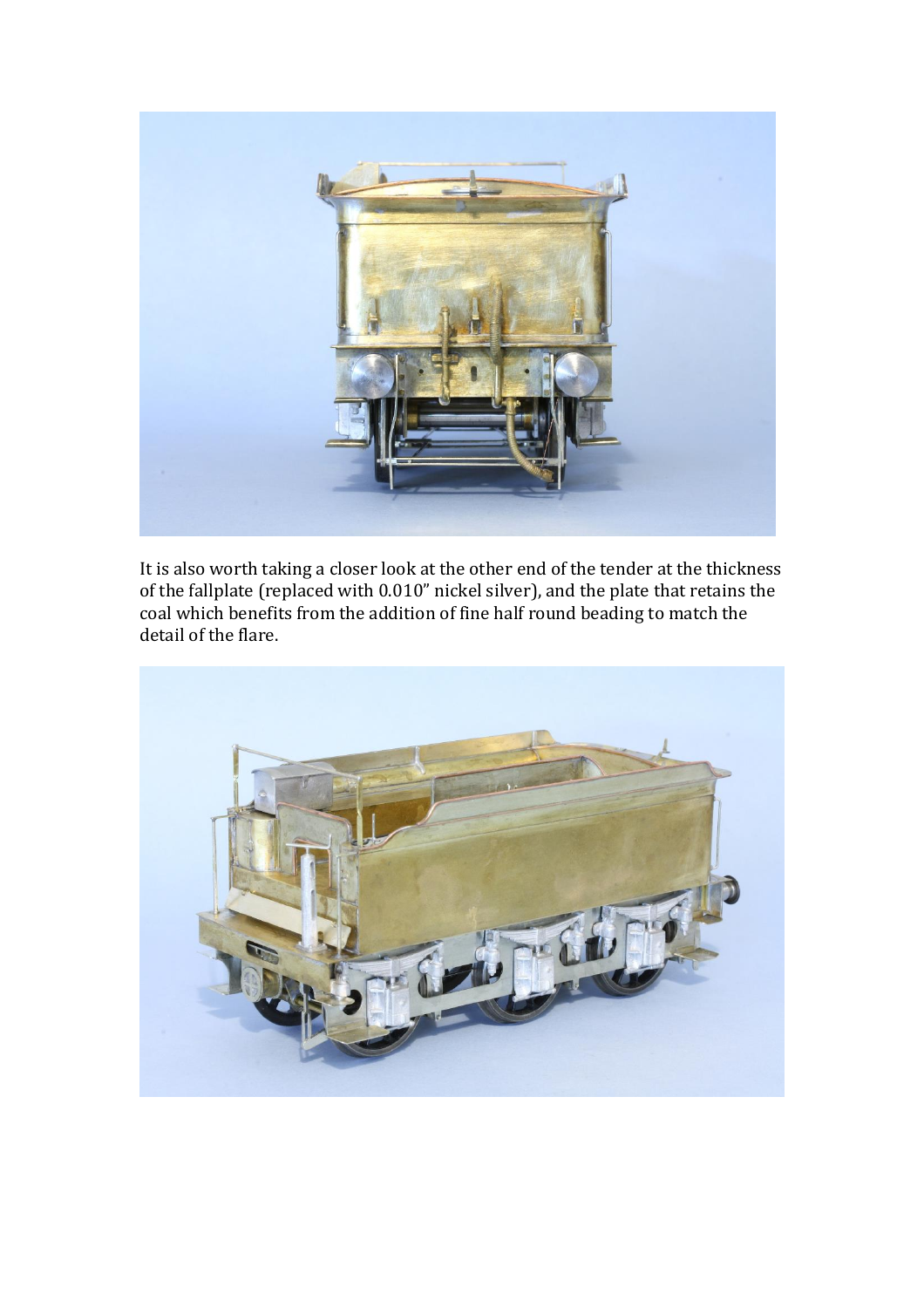# The loco body.

# The Footplate

A footplate is made from thin steel plate and the 0.015" etching provided in the kit looks too thick. I replaced this with 0.010" nickel silver. Just under the footplate and running along the valance is a pipe. This needs to be studied carefully, and the corners joints and clips that hold it to the valence should be modelled in more detail than the suggested bent piece of wire. As with the tender the vacuum pipes, buffers, coupling and lamp irons were upgraded.





## The Cab.

I replaced the beading around the cab side sheets with nickel silver, partly to make its dimensions more accurate, but also to allow the paint to be weathered through to the metal, which I hoped would recreate the appearance of steel. It was also carefully profiled; curved top and bottom and soldered in an off set position of the side sheet. The vertical handrails also seen on the tender are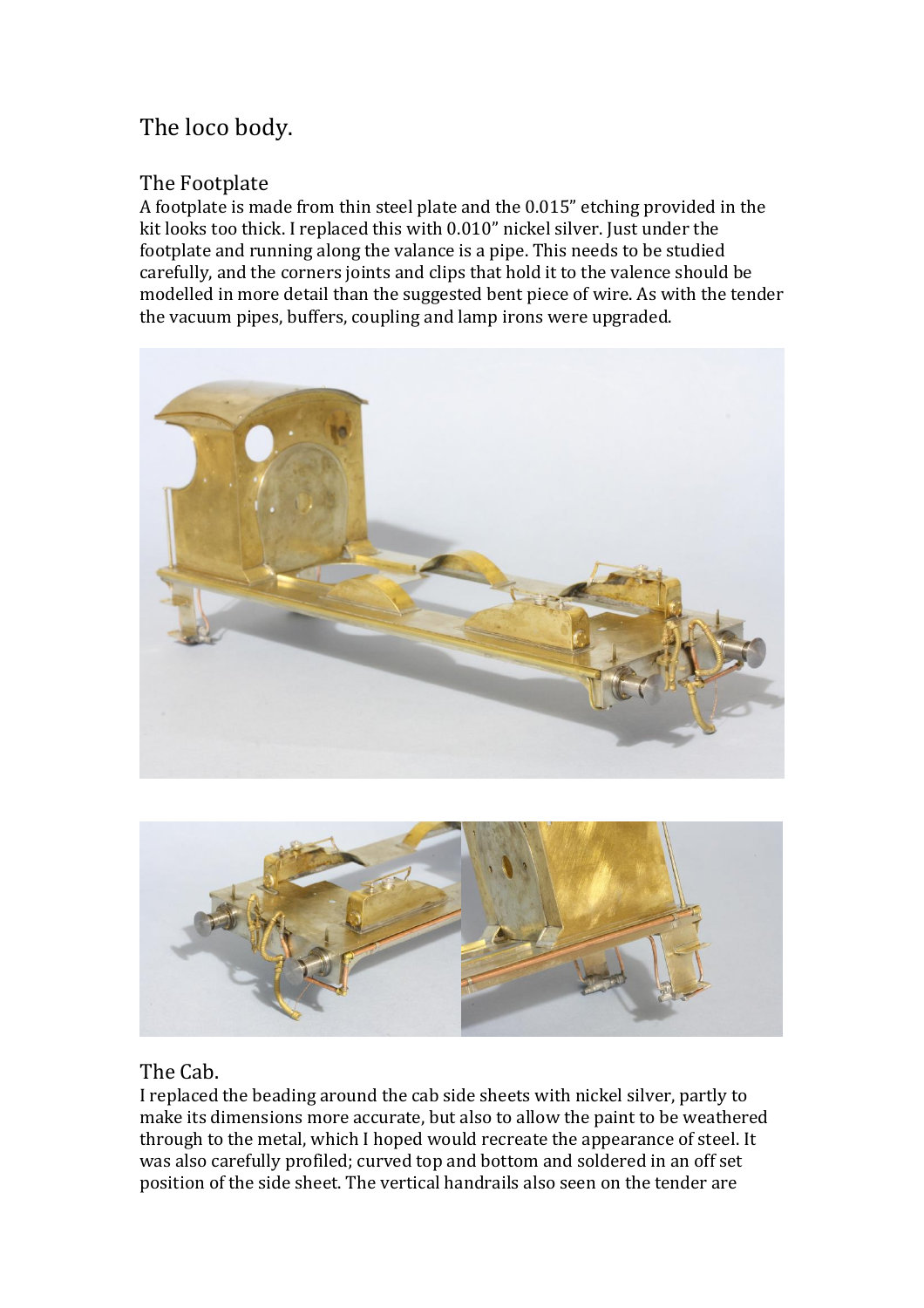tapered, and these can be bought as castings from Shedmaster, which are a considerable improvement over lengths of wire.



The cab roof is again thin steel sheet, and I replicated this with 0.008" nickel silver sheet. As we are often looking down on to the roof I felt that it needs to be finely detailed. There are many bolts to be added, and a rail strip, which is curved from a strip of 0.8mm brass angle.

The spectacles need close examination. How far they protrude from the front of the cab and the thickness of the rim all add character to the face of the loco. The glazing also needs to be close to the surface of the rim and ways of doing this depends on the tools that you have available. I turned new rims in brass, and filed out the existing etching to accommodate them. The glazing is also turned and will sit tightly inside the rim.

#### The cab Interior

I chose to make this a separate unit, as it would be easier to detail like that. It slips out on a base that supports the splashers, fallplate, floor and backhead. There is much detail here, both on the backhead ,which was replaced with detailed brass castings from Shedmaster, and the floor. Hinges, wooden planks, a complex fallplate were all things to observe and copy in an attempt to reflect the individuality of the J15. It is also an area where it can be difficult to find good clear photographic evidence of the way things were.